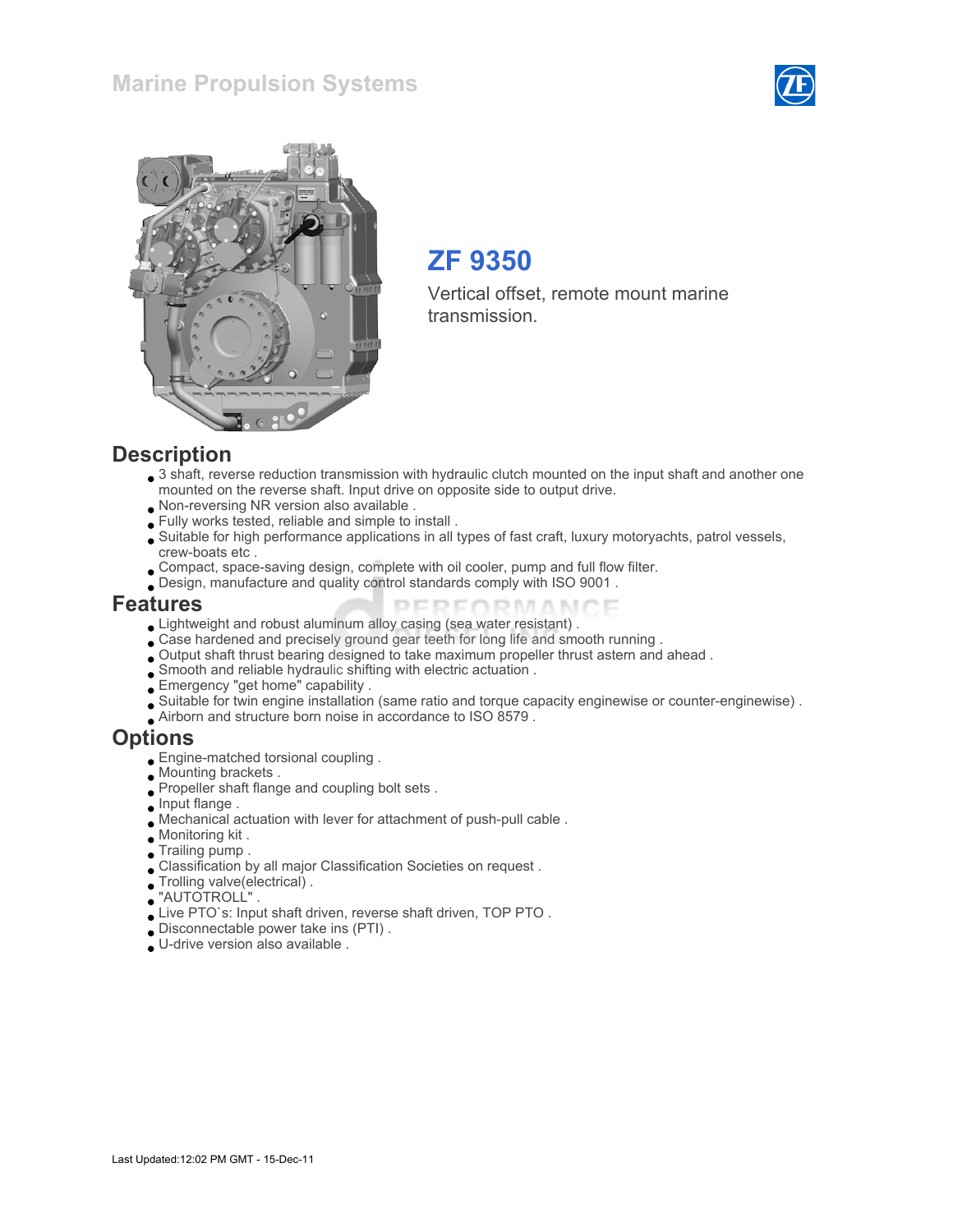

## Light Duty

| <b>RATIOS</b>                      | <b>MAX. TORQUE POWER/RPM</b><br><b>INPUT POWER CAPACITY</b> |                                                                                  |           |                                                  |           |          |                 |                  |          |    | MAX.       |
|------------------------------------|-------------------------------------------------------------|----------------------------------------------------------------------------------|-----------|--------------------------------------------------|-----------|----------|-----------------|------------------|----------|----|------------|
|                                    | Nm                                                          | ftlb                                                                             | <b>kW</b> | hp                                               | <b>kW</b> | hp       | kW <sup>1</sup> | hp               | kW       | hp | <b>RPM</b> |
|                                    |                                                             |                                                                                  |           |                                                  |           | 1800 rpm |                 | 2000 rpm $\vert$ | 2100 rpm |    |            |
| $\Box$ 3.538, 3.760*, 3.958, 4.522 |                                                             | 15644   11538   1.6381   2.1967   2949   3954   3276   4393   3440   4613   2300 |           |                                                  |           |          |                 |                  |          |    |            |
| $\boxed{\blacksquare}$ 5.185*      | 13438                                                       | 9911                                                                             |           | 1.4071 1.8870 2533 3397 2814 3774 2955 3963 2300 |           |          |                 |                  |          |    |            |
| * Special Order Ratio.             |                                                             |                                                                                  |           |                                                  |           |          |                 |                  |          |    |            |

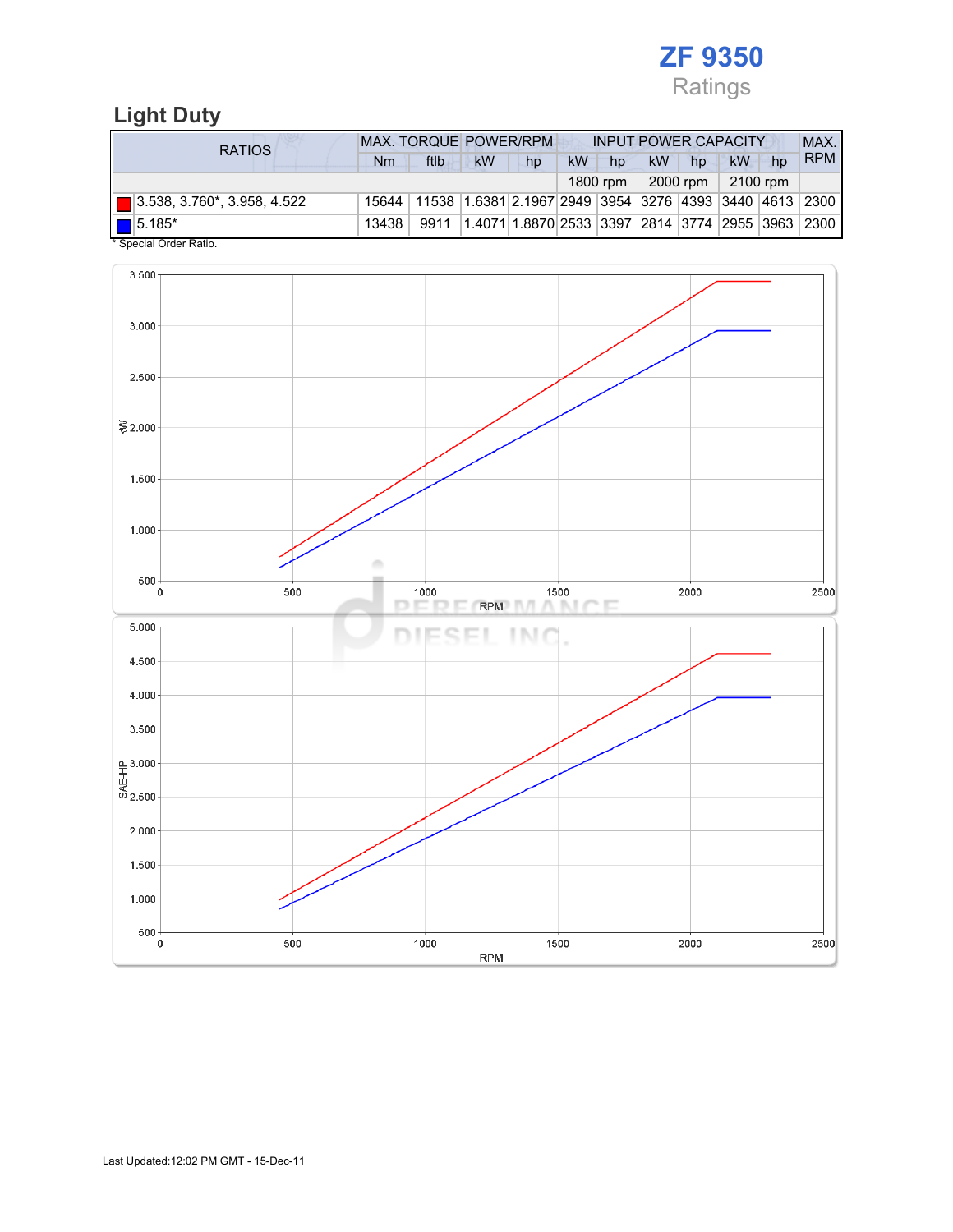

## Medium Duty

| <b>RATIOS</b>                           |       | <b>MAX. TORQUE POWER/RPM</b> |                                                        |                                                  | <b>INPUT POWER CAPACITY</b> |          |           |          |    |          | MAX.       |
|-----------------------------------------|-------|------------------------------|--------------------------------------------------------|--------------------------------------------------|-----------------------------|----------|-----------|----------|----|----------|------------|
|                                         | Nm    | ftlb                         | <b>kW</b>                                              | hp                                               | <b>kW</b>                   | hp       | <b>kW</b> | hp       | kW | hp       | <b>RPM</b> |
|                                         |       |                              |                                                        |                                                  |                             | 1600 rpm |           | 1800 rpm |    | 2000 rpm |            |
| $\boxed{ }$ 3.538, 3.760*, 3.958, 4.522 | 14000 |                              | 10326 1.4660 1.9659 2346 3145 2639 3539 2932 3932 2300 |                                                  |                             |          |           |          |    |          |            |
| $\blacksquare$ 5.185*                   | 12009 | 8857                         |                                                        | 1.2575 1.6863 2012 2698 2263 3035 2515 3373 2300 |                             |          |           |          |    |          |            |
| * Special Order Ratio.                  |       |                              |                                                        |                                                  |                             |          |           |          |    |          |            |

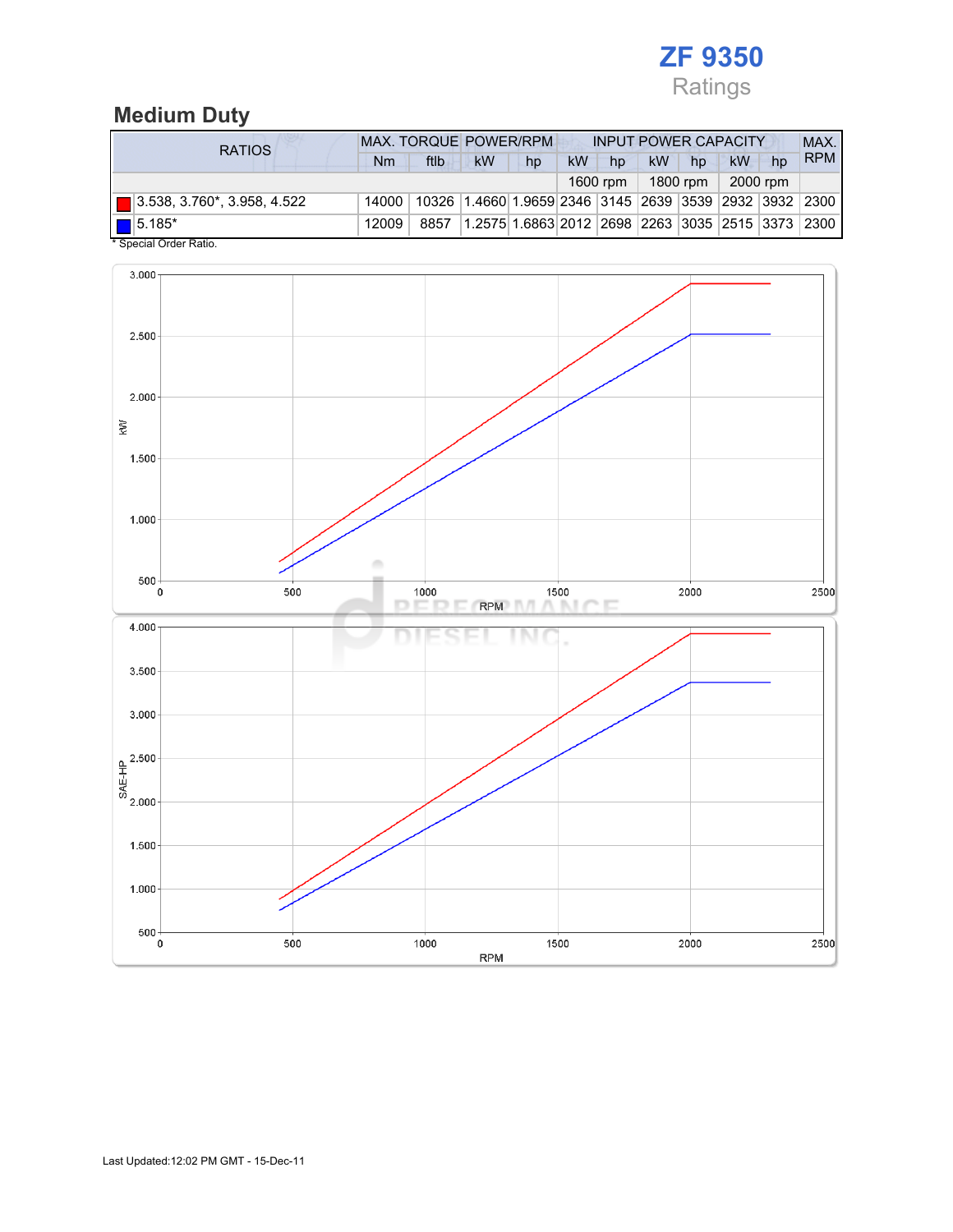

## Continuous Duty

| <b>RATIOS</b>                              | MAX.<br>POWER/RPM<br><b>INPUT POWER CAPACITY</b><br><b>TORQUE</b> |      |                                                  |    |           |            |    |          | MAX.<br><b>RPM</b> |          |      |
|--------------------------------------------|-------------------------------------------------------------------|------|--------------------------------------------------|----|-----------|------------|----|----------|--------------------|----------|------|
|                                            | Nm                                                                | ftlb | kW                                               | hp | <b>kW</b> | hp         | kW | hp       | kW                 | hp       |      |
|                                            |                                                                   |      |                                                  |    |           | $1200$ rpm |    | 1600 rpm |                    | 1800 rpm |      |
| $\blacksquare$ 3.538, 3.760*, 3.958, 4.522 | 12712                                                             |      | 9376 1.3311 1.7850 1597 2142 2130 2856 2396 3213 |    |           |            |    |          |                    |          | 1800 |
| $15.185*$                                  | 10954                                                             |      | 8079 1.1470 1.5382 1376 1846 1835 2461 2065 2769 |    |           |            |    |          |                    |          | 1800 |



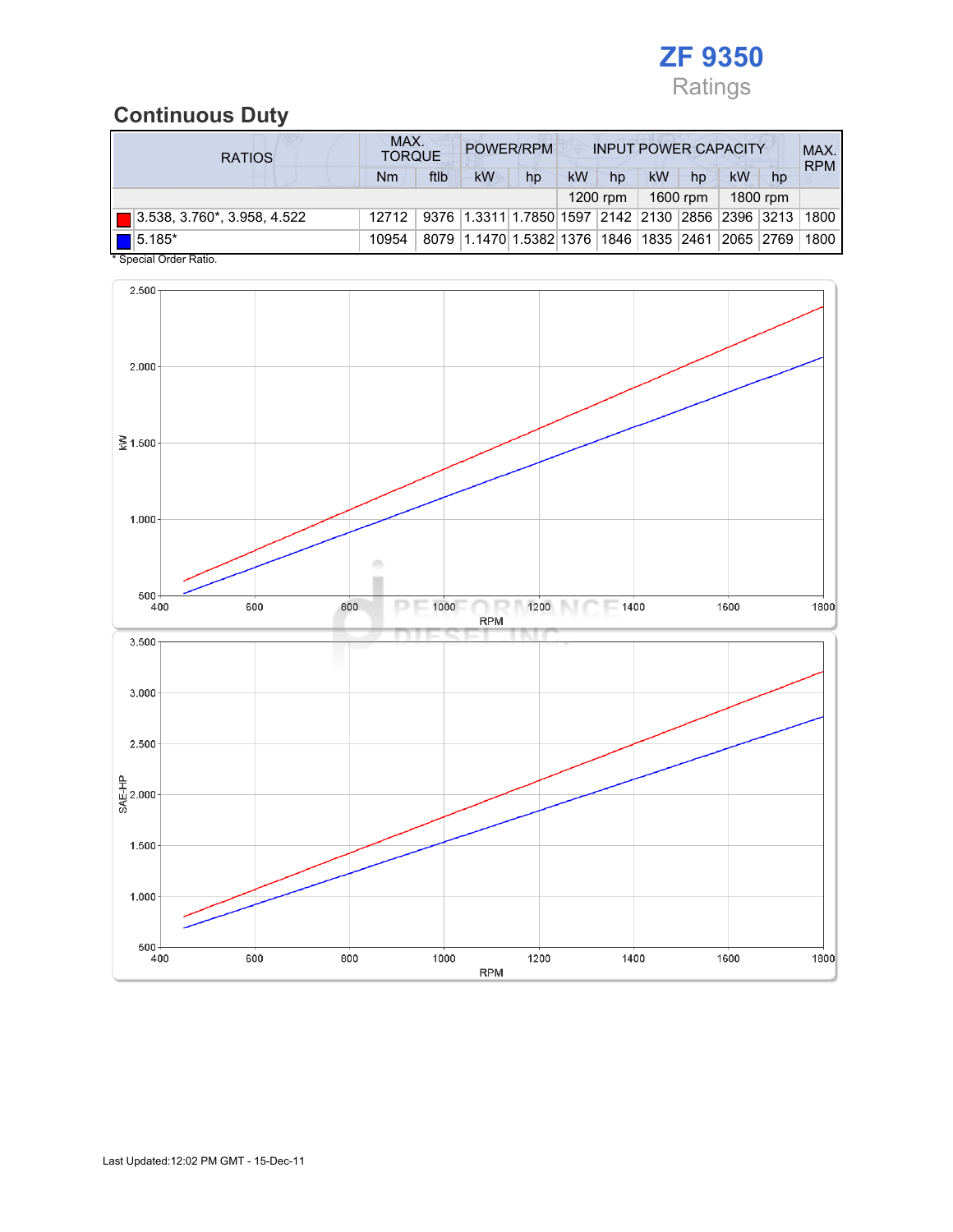# ZF 9350 **Dimensions**





|               |                |                |                | mm (inches)    |                            |                                     |    |       |           |
|---------------|----------------|----------------|----------------|----------------|----------------------------|-------------------------------------|----|-------|-----------|
| A             | B <sub>1</sub> | B <sub>2</sub> | H <sub>1</sub> | H <sub>2</sub> |                            |                                     | L2 | $L_3$ | Bell Hsg. |
| 545 (21.5)    | 570 (22.5)     | 570 (22.5)     | 485 (19.1)     | 968 (38.1)     | 897 (35.3)                 | $\mid$ 714 (28.1) $\mid$ 164 (6.46) |    | -     |           |
|               |                | Weight kg (lb) |                |                | Oil Capacity Litre (US qt) |                                     |    |       |           |
| 1,910 (4,202) |                |                |                |                | 90.0(95.4)                 |                                     |    |       |           |
|               |                |                |                |                | — n<br>-                   |                                     |    |       |           |

#### **Output Coupling Dimensions** Е

|  |  |  |                       |  | <b>Bolt Holes</b> |                                                                |      |  |
|--|--|--|-----------------------|--|-------------------|----------------------------------------------------------------|------|--|
|  |  |  |                       |  | No.               | Diameter (E)                                                   |      |  |
|  |  |  | Imm in mm in mm in mm |  |                   | mm                                                             |      |  |
|  |  |  |                       |  |                   | 435   17.1   385   15.2   330   13.0   45.0   1.77   20   30.4 | 1.20 |  |